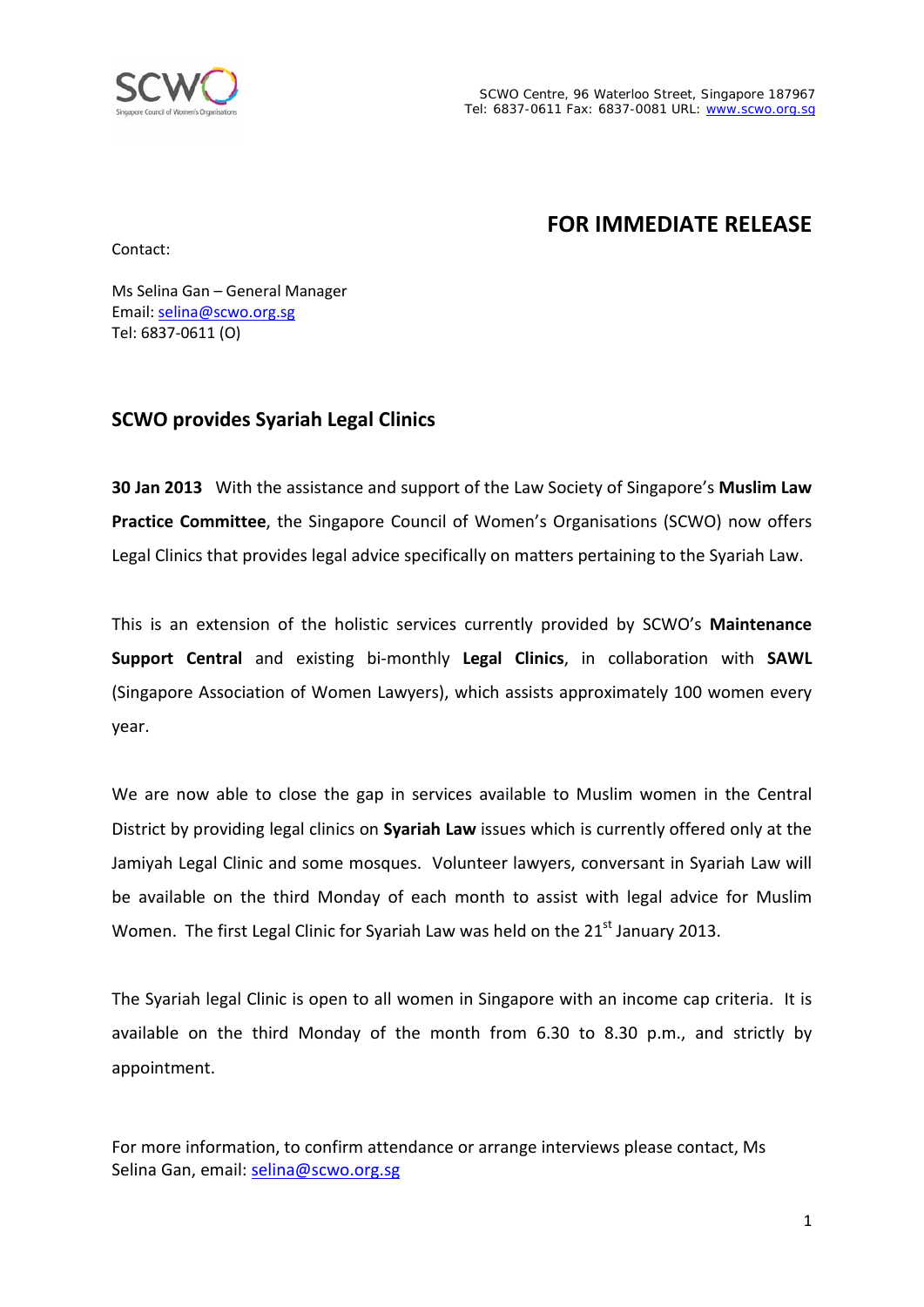

## **About SCWO**

The Singapore Council of Women's Organisations is the National Coordinating body of women's organisations in Singapore. Our 57 Member Organisations represent more than 500,000 women in Singapore.

Incorporated in March 1980, the SCWO serves to unite the various women's organisations, clubs, committees, groups and women leaders together, working in accordance with its various aims and objectives. The SCWO also serves to coordinate these associations into a national movement and to act on their behalf in matters for which it is authorised by its members.

The SCWO is represented on various Government and inter-ministry committees where we contribute our views in the areas of family, women, and on children's issues. We are involved in government Feedback Sessions and other discussions on issues and policies

#### **Our Services**

**Star Shelter**—It is the only secular crisis shelter in Singapore, and is a safe temporary refuge for women and their children seeking refuge from a life of family violence. It is a place where they learn to re-build their lives, be independent, and prepare for a future free of violence.

**Maintenance Support Central** – The One-Stop Drop-In Centre for the provision of services for the effective enforcement of maintenance orders.

**Legal Clinics** – Experienced lawyers from the Singapore Association of Women Lawyers (SAWL), and other volunteer lawyers are available twice a month to assist women without the means of basic legal advice and information. Syariah Legal Clinic is also available for Muslims seeking advice on Syariah Law.

**IT Hub**— A Training Centre run by volunteers for women and their family members to become IT connected and updated.

**New2U Thrift Shop**—Sells pre-loved apparel, shoes, accessories and household items, with proceeds going to Star Shelter.

**Function Rooms**—The Bonny Hicks Education and Training Centre consists of six rooms ranging from 9 sqm to 88 sqm, equipped for training, seminars and meetings, available for rentals to member organisations and the public.